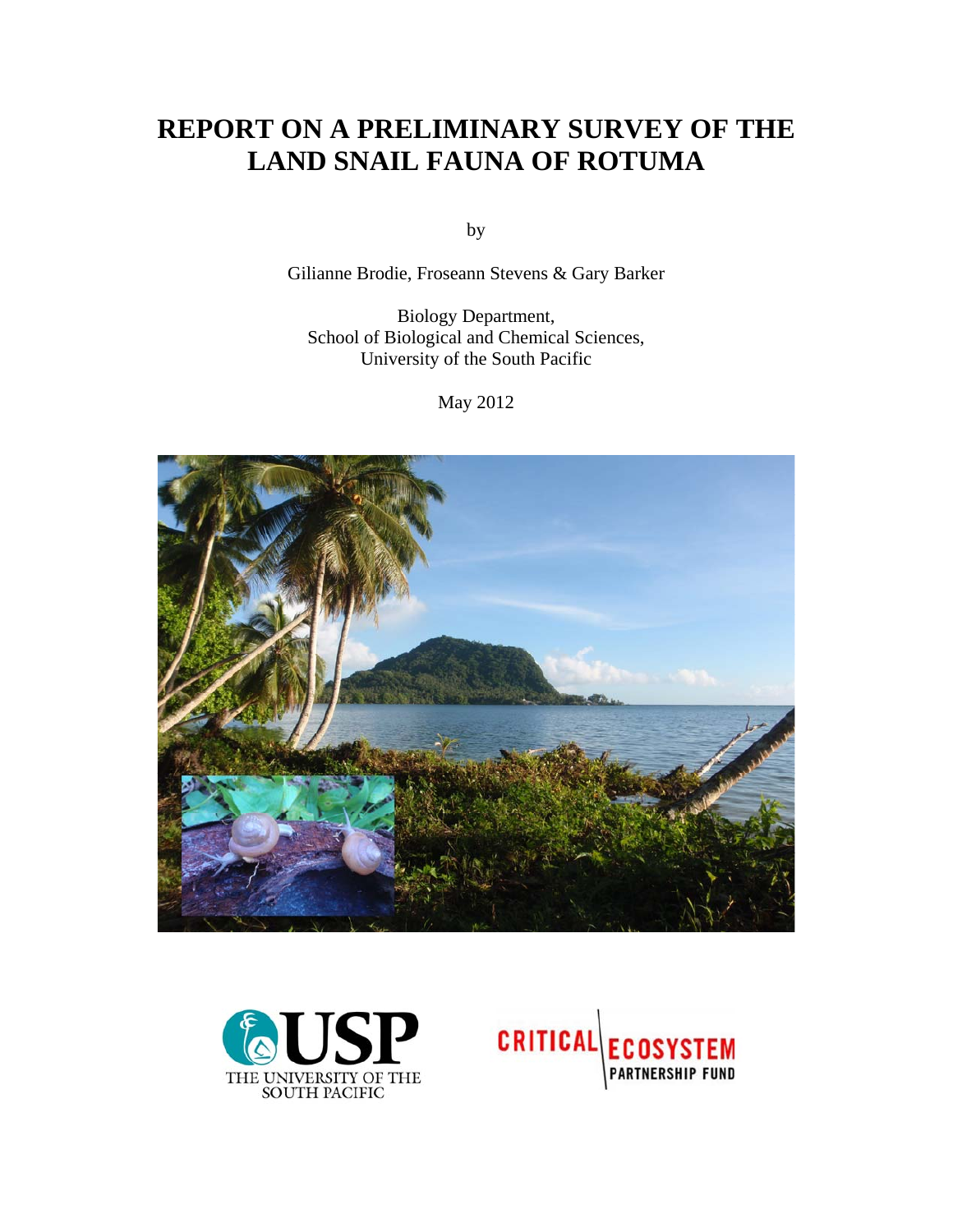A hard copy of this report was distributed to the following stakeholders via the indicated leaders:

- Coordinator, LäjeRotuma Initiative
- Chairman, Rotuma Island Council
- Head, Prime Minister's Department (Rotuman Affairs)
- Director of Research, Koronivia Research Station
- Permanent Secretary, Department of Agriculture
- Director, Department of Environment
- Director, Biosecurity Authority of Fiji
- Chair, Fiji Invasive Species Taskforce
- Director, Fiji National Trust
- Trustees, NatureFiji-MareqetiViti
- Director, Land Resources Division, Secretariat of the Pacific Community
- Director, Biodiversity & Ecosystem Management, SPREP
- Director, International Union for the Conservation of Nature (IUCN-Oceania)
- Manager, Critical Ecosystem Partnership Fund
- Associate Dean Research FSTE, University of the South Pacific
- Curator of Collections, University of the South Pacific (lower Laucala Campus)
- Head Librarian, University of the South Pacific Library, Laucala Campus, Suva

Electronic copies can be requested from the first author via email: brodie  $g@$ usp.ac.fi

Cover Photographs:

Mount Solroroa, in the district of Itumuta, one of the higher elevated hills on the main island of Rotuma. Inset: two living specimens of the introduced land snail *Quantula striata* (Gray 1834).

All photographs in this report were taken by Gilianne Brodie. They are subject to copyright ©, please do not use them without permission or appropriate acknowledgement.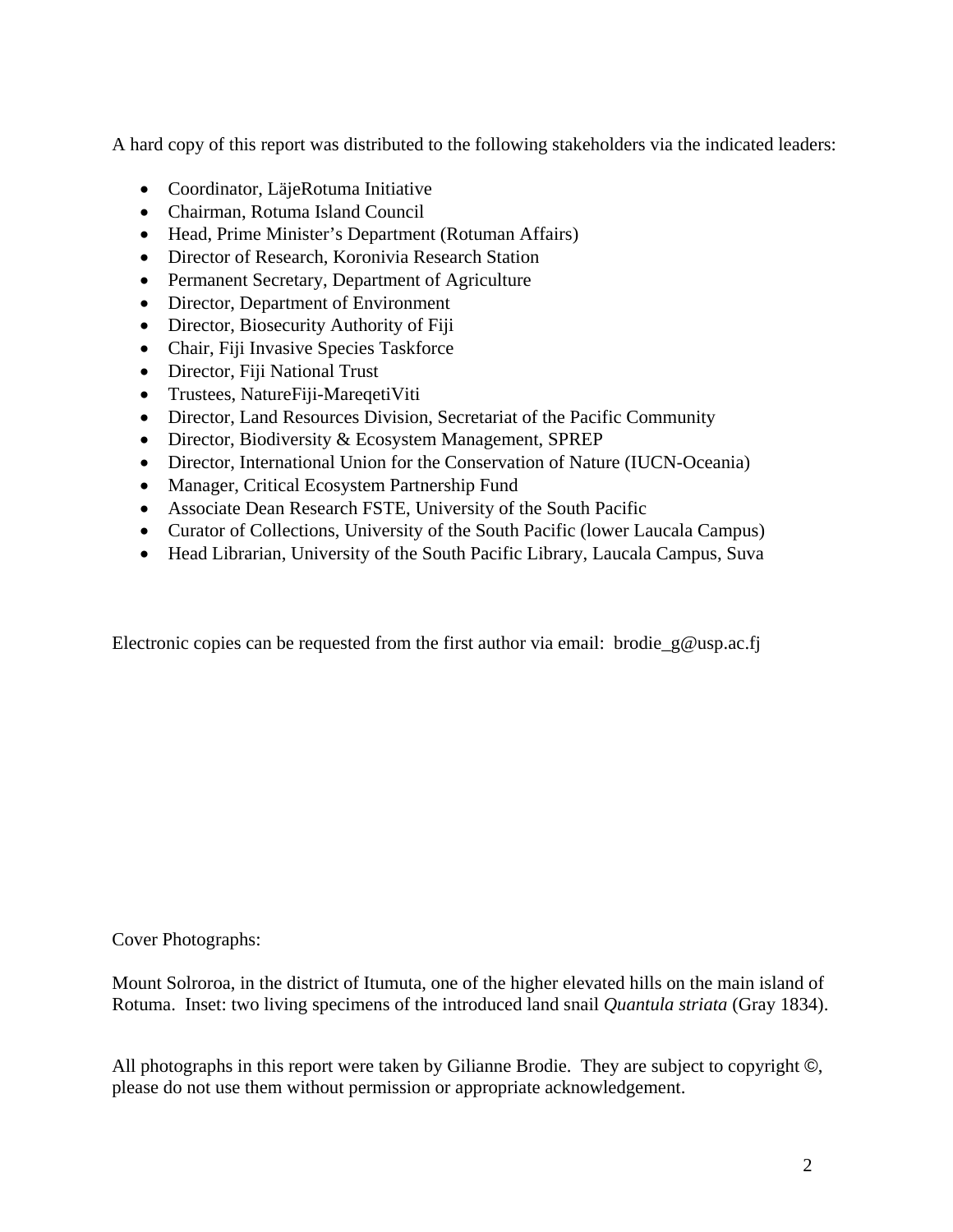# **Abstract**

In May 2012 a survey of the land snails of Rotuma was undertaken. The last previous survey that included land snails collections on Rotuma was conducted over seventy years ago but no dedicated report of that survey seems to exist. The current survey was carried out to; record the number and type of introduced "snails" present and provide information on the potential risk to human, crop and livestock health of any introductions found, and investigate if any previously recorded native and endemic land snail fauna was still alive. Provision of land snail sampling and identification training to targeted community members was also undertaken. We found 70% of the living snail species identified during the survey were introduced and that 91 % of the native snail fauna found was recorded only as dead shells. Unexpectedly we also found the notorious land snail predator, *Platydemus manokwari*, a well-documented invasive flatworm native to Papua New Guinea. To our knowledge this introduced invasive species is not yet found in other parts of Fiji. These results mean that; an evaluation of existing quarantine measures is required to address the potential spread of the flatworm *Platydemus manokwari* to other parts of Fiji, that relatively simple education programs on non-cooked food preparation would be beneficial to the community in respect to the potential for introduced snails to act as disease vectors, and that sampling to further search for living endemic snail fauna, in less accessible areas, is urgently needed.

This report contributes to several different objectives of Fiji's National Biodiversity Strategy Action Plan (DoE 2007) particularly Objective 2.6 – the establishment of specific research programmes on Rotuma.

## **Introduction**

Eighteen introduced (alien) species of land snail were listed from the Fiji Islands by Brodie & Barker (2011). An additional species, *Semperula wallacei* (Issel 1874) has since been added to that list. Seven of these 19 species have known associated risks to human health, agricultural production and biodiversity loss (Brodie & Barker 2011). Fortuitously two of the world's worst invasive land snail species [*Achatina fulica* Bowdich 1822 & *Euglandina rosea* Férussac 1821)] are currently absent from Fiji and strict quarantine regulations are required to keep them out as their introduction would have major health, trade and other economic implications.

Until the current survey it was unknown how many introduced land snail species were currently found in Rotuma and a baseline survey was much needed to provide information to the Rotuman community and Fiji's biosecurity, agriculture and health management agencies.

Globally land snails have the highest number of documented extinctions of any major taxonomic group (Lydeard *et al*. 2004). Pacific Island land snails, and in particular the diverse and famous partulid tree snails have a history of extremely high levels of species extinction (Hadfield *et al*. 1993, Cowie 1992 & 2004).

Islands are of vital importance to the study of biodiversity loss, species extinction and evolution processes at a global and regional level. Small very isolated islands, such as Rotuma, are of particular importance because of the very fragile nature of their ecosystems and possession of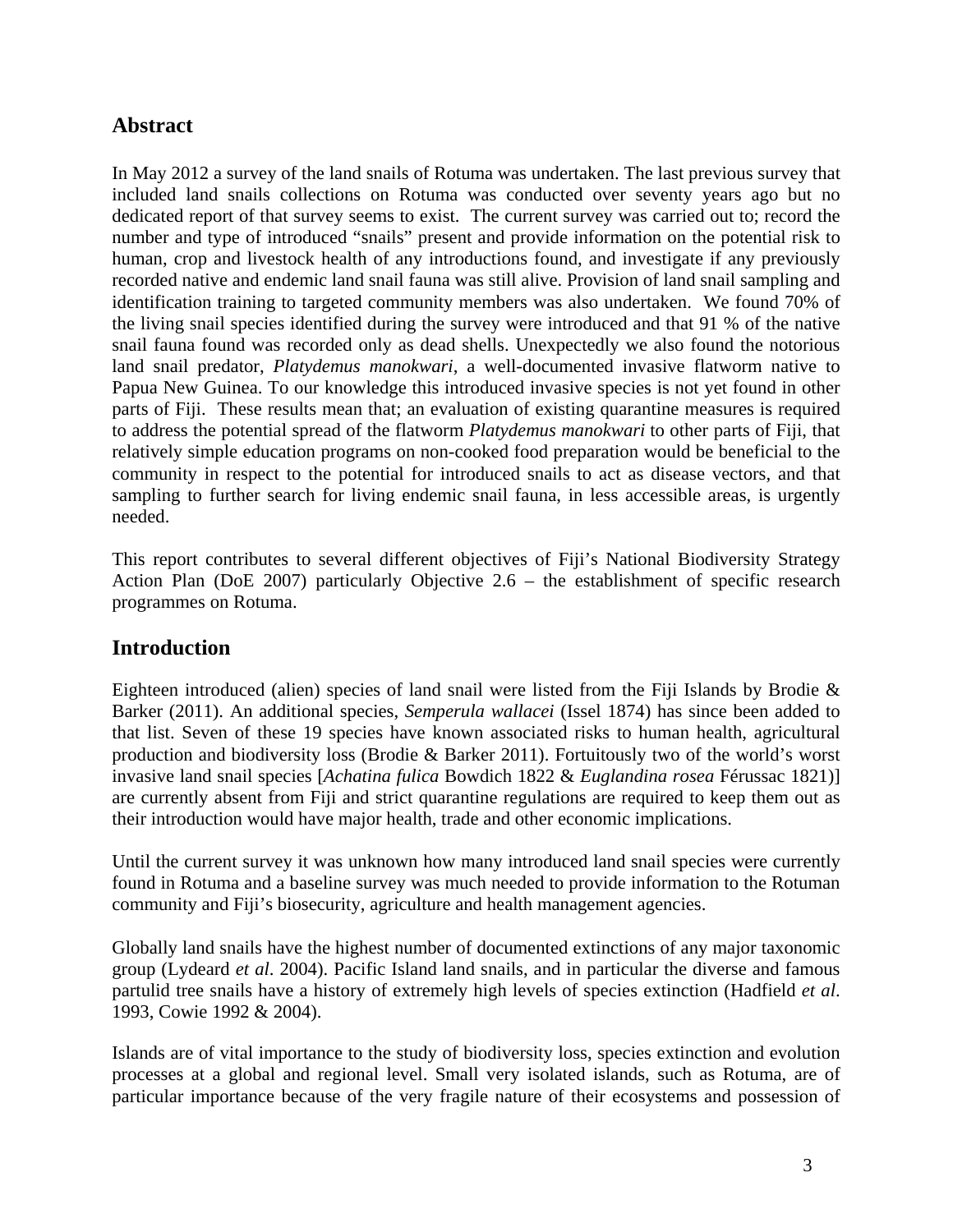very unique (endemic) fauna. This endemic fauna forms a valuable natural resource for the island communities that own them.

As acknowledged by the Fiji Government (DoE 2007) "Rotuma's terrestrial biodiversity has elements which distinguish it from being merely a Fijian outlier as they are Central Pacific or Samoan in character". Consequently, Rotuma requires special consideration in biodiversity conservation.

Rotuma is well known for several of its unique endemic species of birds (e.g. red & black Rotuman honeyeater) and other vertebrates (e.g. Rotuman gecko) that are not found anywhere else in the world. What is not well known is that Rotuma has at least four endemic land snail species (Table 1) including one member of the famous, critically-endangered, patulid tree snails.

To the best of our knowledge none of these four endemic snail species have been sighted or studied since at least 1938 when scientists from the Bishop Museum (Hawaii) made a research visit to Rotuma (St John 1938, Barker & Bouchet 2010). In the case of the Rotuman endemic snail *Delos gardineri* the species has not be seen since its original collection by J. Stanley Gardiner, and subsequent description by Smith in 1897. A relatively brief land snail survey of the off-shore islet of Uea was undertaken during a marine resource survey for the Fiji government in mid-1986 but did not discover a single native land snail (Parkinson 1988).

Because of strong concerns for global and Pacific Island non-marine mollusc extinction rates (Lydeard *et al*. 2004) the majority of Fiji's native land snails (> 200 species) have recently been IUCN Red-List assessed for their conservation status. These assessments are not yet published (IUCN in press), however the expected outcomes for the four Rotuman endemics are; two critically endangered, one endangered and one data deficient (Table 1). A survey of the presence or absence of these unique snails in Rotuma was needed to determine if they have become extinct, or if they may be present in small numbers and in need of conservation assistance. Documentation of any other native land snails species present would also be beneficial to assist in Rotuma's terrestrial natural resource management (see DoE 2007).

The objectives of our field trip were therefore as follows:

- a) To undertake a survey of current introduced land snail species present on Rotuma.
- b) To identify any snail "pest" species present and provide access to information on their crop production, quarantine and human health risks.
- c) To undertake a preliminary survey of native and endemic snail fauna including a search for known endemic and historic snail fauna considered unique to Rotuma.
- d) To provide recommendations for any future associated native snail conservation actions if deemed necessary.
- e) To conduct snail survey and identification training to local community members and government officials to enable continued monitoring of Rotuma's land snail fauna.

This survey also contributes to Objective 2.6 in Fiji's National Biodiversity Strategy Action Plan (DoE 2007) which states the need to establish specific research programs on Rotuma.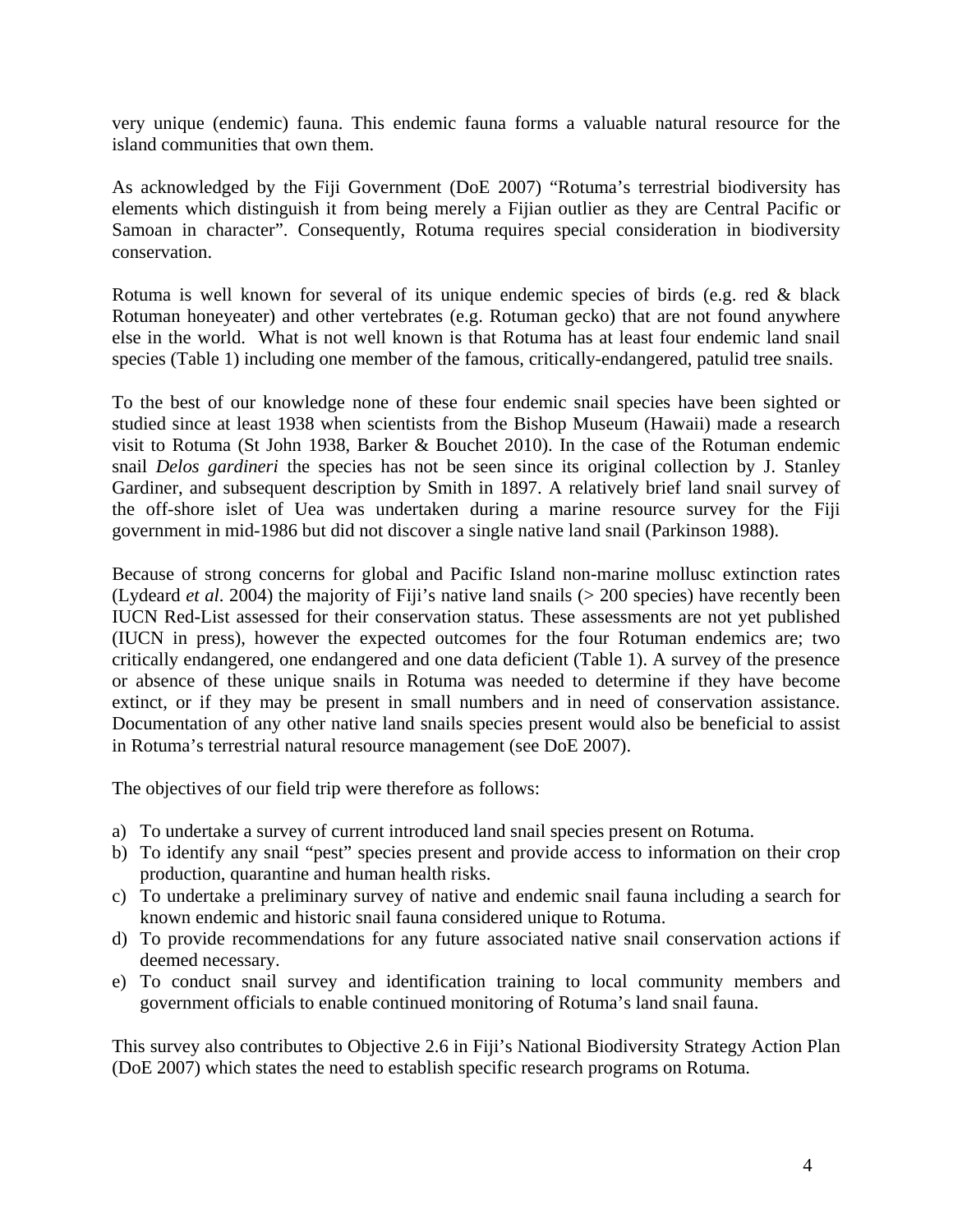## **Materials and Methods**

The isolated archipelago of Rotuma (12° 50' E, 177° 07' W) with a total land area of 43 km<sup>2</sup> lies 646 km north of Fiji's capital city Suva and approximately 550 km west of its closest neighbour Futuna Island in the French overseas collectivity of Wallis & Futuna.

The Rotuman archipelago consists of one large island (Rotuma) and eight rocky islets that lie offshore (Fatiaki *et al*. 1977). These islets include the highly distinctive Hafliua (Split Island) which is bisected by a massive fissure and the largest islet of Uea which is approximately one kilometre wide and rises steeply to over 200 metres in elevation. The land is covered with vegetation and surrounded by coral reefs. The large main island of Rotuma is elongate measuring approximately 15 kilometres in length and 4.5 kilometres in width at its widest point.

Geologically Rotuma is of volcanic origin, with a number of craters rising to heights of 200–260 meters above sea level. The resident population of a little over 2,100 people (2007 census) is spread along the coastline of the large island. Much of the main island is comprised of gardens and human-disturbed "bushland", with coconut trees in abundance. Undisturbed indigenous forest is not considered to remain on Rotuma (Smith 1897) except as inaccessible remnants (Zimmerman 1943).

"Land snail" is used in this report when referring to both 'snails' and 'slugs'. The word 'snail' refers to a gastropod mollusc possessing a fully developed shell that is capable of housing the retracted animal. The word 'slug' refers to the gastropod body form where the shell is reduced to the extent that it is no longer capable of housing the animal. Slugs are simply snails with a reduced or absent shell (Brodie *et al*. 2010).

## **Land Snail Surveys**

Snail surveys were undertaken in nine locations (Table 2) within four of the seven districts of Rotuma (Figure 1). Surveys were conducted during daylight hours when the normally nocturnal snails were located in their day-time refuges.

Snail samples were obtained using the following collection methods; visual line transects, leaf litter samples, rock crevice soil samples plus directed visual sampling of vegetation, beneath large stones, logs and rotting organic debris.

The photographs used in this report were all taken by G. Brodie and show only species found on Rotuma during the survey period. All photographs of living animals were taken directly in Rotuma and no non-preserved material was returned to Suva.

All preserved material collected during this survey will be lodged in the reference collections of the University of the South Pacific; samples have also been given informal "Brodie Lab" identification codes. All species identifications are considered tentative and molecular confirmation is required particularly for the family Subulinidae which are notoriously difficult to identify to species level morphologically even for specialists. Identification of the veronicellid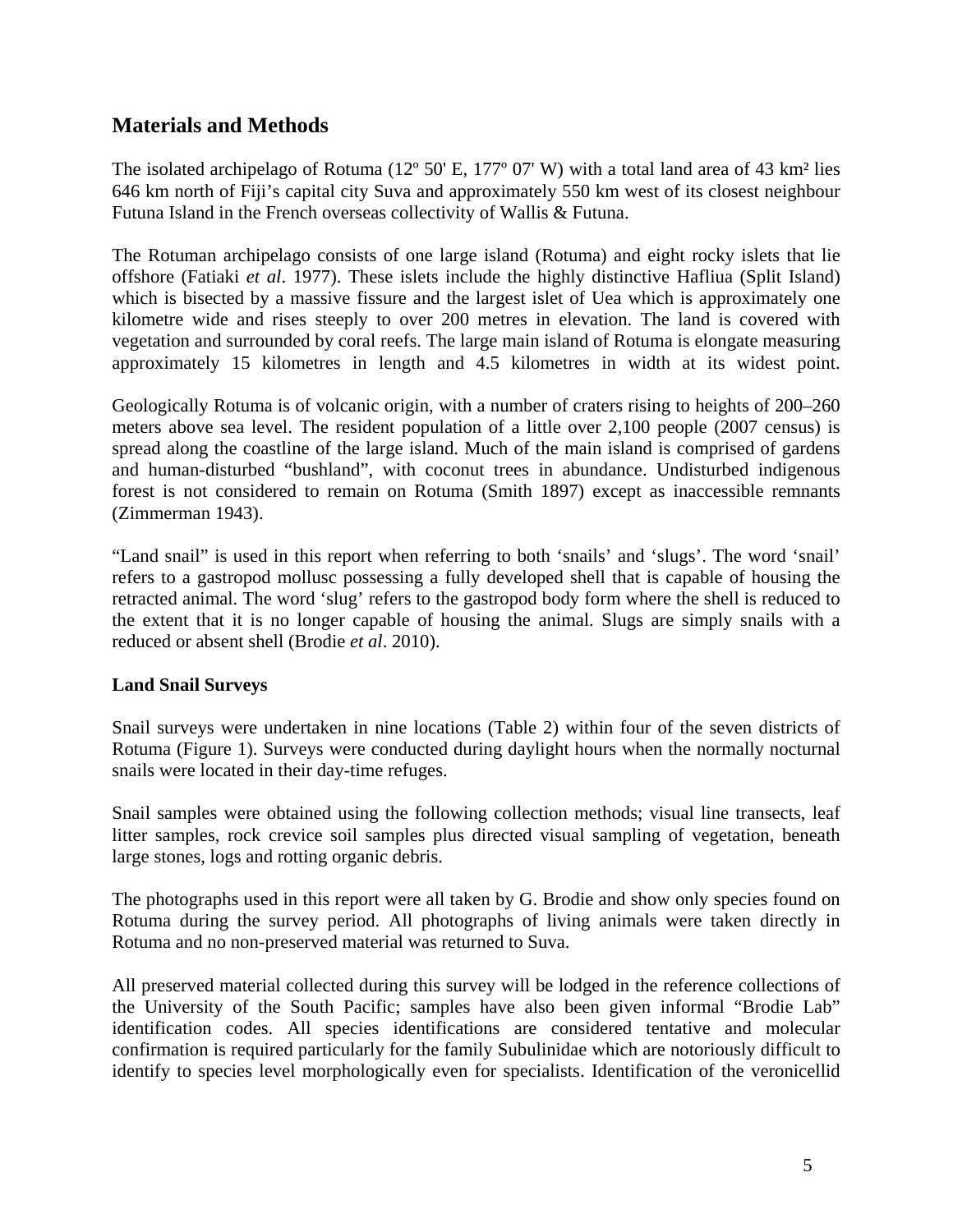slugs was based on information provided by S. Gomes which is comparatively summarized in Brodie & Barker (2012a & in progress).

Collection records from this survey will be added to the overall Fiji land snail database (maintained by Barker) which is regularly uploaded to the Fiji National Trust in Suva.

#### **Snail Identification Capacity Building**

Snail identification training occurred at two levels:

- a) at an informal non-scientific level with community members
- b) at a scientific level with formal training to targeted individuals

In addition to the above, general awareness raising, about local land snails, occurred within the community because of the survey visit in itself, particularly in Itumuta where the reasons for the survey were presented directly to the community (in Rotuman) via our inclusion in an evening information session run by our partner organization LäjeRotuma\* .

#### Therefore

- a) The involvement of local people in field sampling survey work, both children and adults, was encouraged at all locations. Local guides from the community accompanied researchers and volunteers on all surveys undertaken.
- b) The opportunity for scientific level identification training was extended to targeted individuals, both island residents and professional people operating within the community on a regular basis. The selection of individuals was made by our respective collaborative stakeholder organizations.

Training involved field observation of associated collecting techniques, use of simple collecting equipment, provision of background context documents, formal identification materials prepared by USP, plus use of a dissecting microscope that was also supplied by USP.

## **Results**

 $\overline{a}$ 

#### **Land Snail Surveys**

The total number of land snail species found in this survey was twenty-one (Table 3). Two additional species, found as dead shells on land are recorded here (Figure 2a & b) but removed from the land snail analyses because of their marine and freshwater locations when alive.

The twenty-one land snail species found cover eleven different gastropod families (Table 3). Of these twenty-one species, eight are introduced; *Parmarion martensi* Simroth, 1893, *Quantula striata* (Gray, 1834), *Bradybaena similaris* (Rang, 1831), *Allopeas gracile* (Hutton, 1834),

<sup>\*</sup> LäjeRotuma Initiative (LRI) is a community-based environmental education and awareness development programme for Rotuma. For more information see http://www.rotuma.net/os/lajerotuma.htm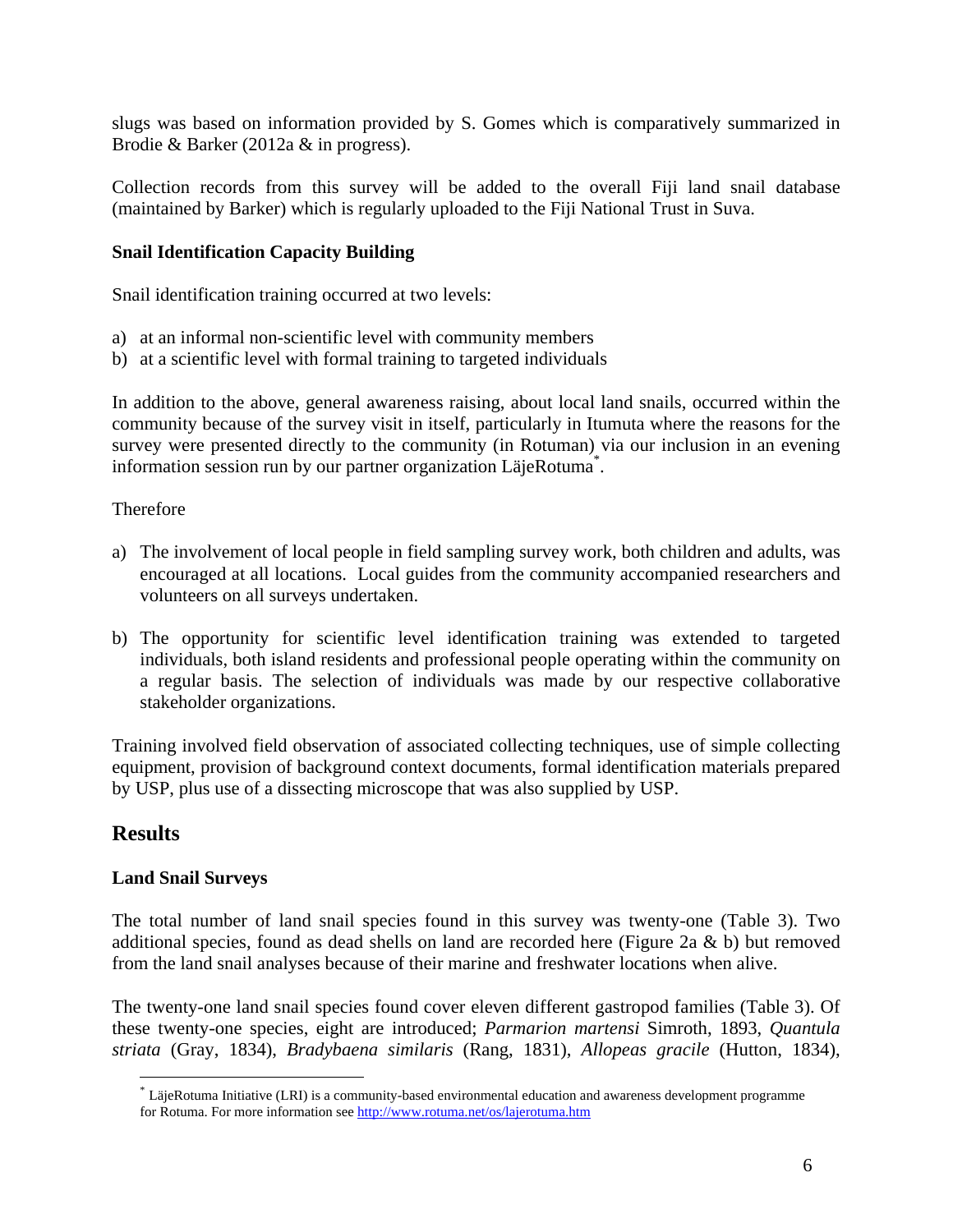*Paropeas achatinaceum* Pfeiffer, 1846, *Subulina octona* (Bruguière, 1789), *Sarasinula plebeia* (Fischer, 1868) and *Semperula wallacei* (Issel, 1874) (Figures 2c-f & 3a-d respectively) and thirteen are native *Elasmias apertum* (Pease, 1865), *Fijianella* sp., *Omphalotrophis zelirolata* Mousson, 1865, *Omphalotrophis* sp., *Melampus flava* (Gmelin, 1791), *Pythia scarabaeus* (Linnaeus, 1758), *Pleuropoma fulgora* (Gould, 1847), *Pleuropoma* sp., *Sturanga modesta* (Pfeiffer, 1854), *Partula leefi* Smith, 1897, *Delos gardineri* (Smith, 1897), *Truncatella granum* Garrett, 1872 and *Truncatella* sp. (Figures 3e&f, 4a-f & 5a-d respectively). No evidence of the Rotuman endemics *Succinea rotumana* or *Sinpolyea rotmana* was found.

Overall the majority of living snail species found (70%) were introduced and the majority of species represented only by dead shells were native (91%) (Table 4). *Partula leefi*, *Delos gardineri* and *Fijianella* sp., and possibly *Omphalotrophis* sp., and *Pleuropoma* sp. are endemic to Rotuma however no endemic or "possibly" endemic snails were found alive during this survey (Table 4). Of the introduced snail species *Parmarion martensi* and *Subulina octona* were the most numerous and widespread. Only dead shells of the relatively hardy introduced snail species *Bradybaena similaris* were found.

## **Additional Observations**

The native land snail *Melampus flava* (Figure 4c) was found to be common along the high tide mark in two locations (Palagneasta, Noa'tau and Oinafa wharf area) during this study. This obviously abundant species was also observed to be used by humans for decorative purposes (Figure 5e). However, it is possible that these decorative items are not made directly on Rotuma but given as gifts from neighboring islands such as Tuvalu where the widespread species *M. flava* is also found.

In snail surveys of other islands the coastal snail *Melampus flava* is recorded as a marine species (e.g. Cernohorsky 1977) however this snail's ability to remain actively crawling during the day while exposed to the air (well out of the water) for relatively long periods marks it as behaviorally and anatomically different to most common marine shells.

During the course of snail sampling the well-known invasive flatworm *Platydemus manokwari* was found (Figure 5f). This worm was observed at two locations (6 & 7) within the districts of Itu'ti'u and Itumuta on the far western end of the island. Thus *P. manokwari* was seen to be relatively abundant under lava stones in one village subsistence garden and also at higher elevation within well-shaded leaf litter directly beneath vegetation on which living populations of small native snails were located.

## **Snail Identification Capacity Building**

a) Informal

Community members with a particular interest and aptitude for snail survey and collection were identified.

b) Formal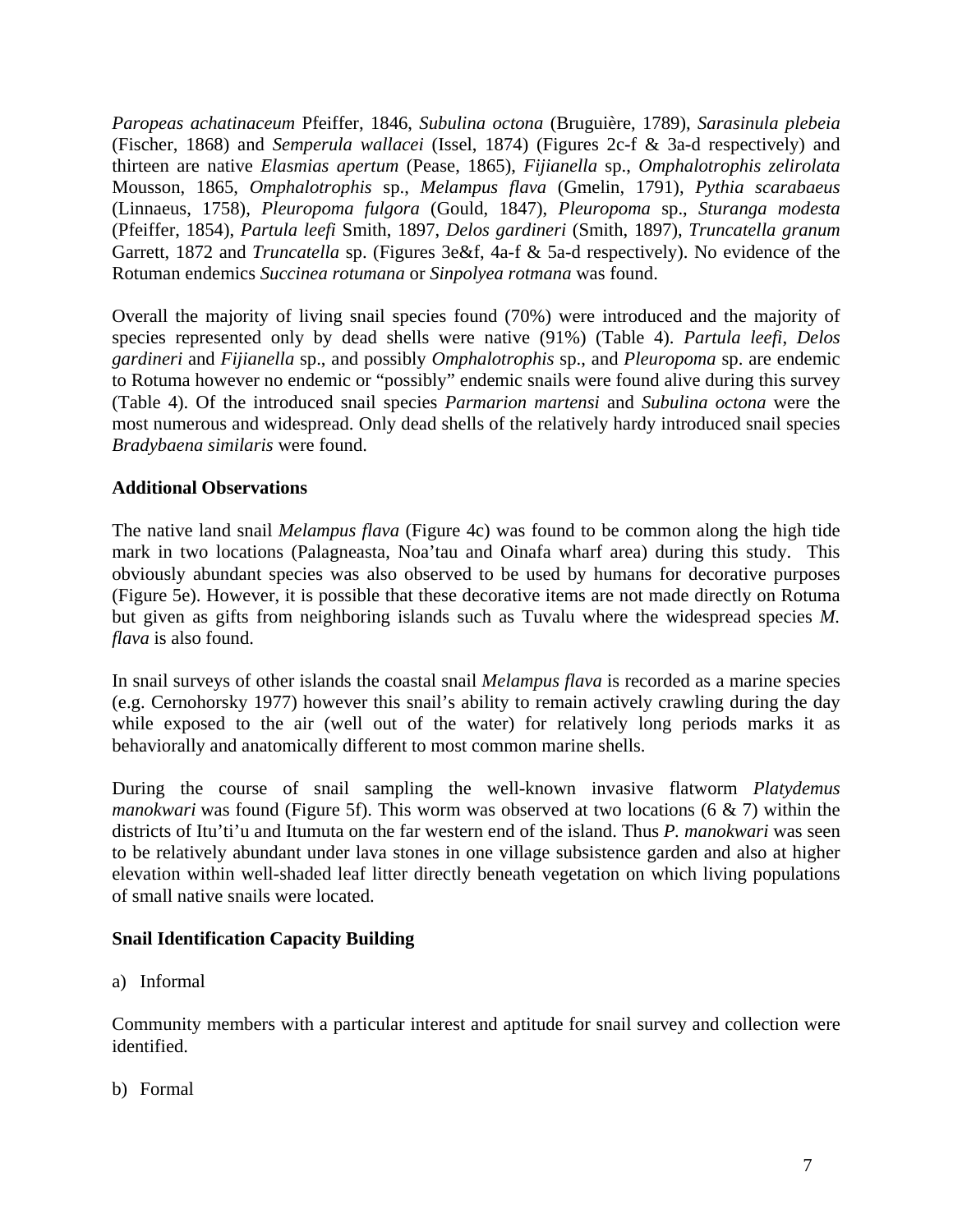Rotuma-based training in sample acquisition and snail identification was provided for four individuals (three of which are Rotuman) from the following three organizations: University of the South Pacific (1), LäjeRotuma (2) and Koronivia Research Station (1). An additional islandbased individual from the Fiji Biosecurity Authority (BAF) was unable to attend because of other work commitments, so this person was provided with a set of the identification teaching materials, a poster about introduced land snail species (for education purposes) and two briefings, the first informally via Dr Brodie and the second via the staff member from Koronivia Research Station that attended the training session.

## **Discussion**

The discovery of three species of living native land snails, one in coastal and two in "forested" areas of Rotuma is encouraging. However, the unexpected discovery of the notorious snail predator *Platydemus manokwari* at both lowland and elevated sites means that the local populations of these snails, and other native species that may still persist on the island, should be considered highly threatened. It is well documented that small-island ecosystems (like Rotuma) are fragile making their ecosystems very vulnerable to the impacts of such introduced alien species (see Veitch *et al*. 2011).

Finding evidence (dead shells) of the endemic species *Partula leefi*, a member of the legendary Pacific Island tree snails, makes the results of this survey of international, as well as local interest. This finding will now allow an adequate assessment of the conservation status of *P. leefi* and substantially remove the potential for a "data deficient" IUCN Red-list status. Based on specimens lodged in the Bishop Museum (Hawaii) it appears *Partula leefi* was alive and relatively common in 1938 when the Museum last undertook a survey of Rotuma. Many members of the diverse land-snail family Partulidae, which were used by Polynesians for ceremonial human decoration, are now extinct from all or part of their native range (Cowie 1992; Hopper & Smith 1992). Some remaining members from French Polynesia, critically endangered on the IUCN Red-List because of threats by alien predators and habitat loss, are currently being bred in captivity for conservation purposes.

Only dead shells of nine other native land snail species were found, including a single specimen tentatively identified as the Rotuman endemic species *Delos gardineri*. No evidence of the Rotuman endemics *Succinea rotumana* or *Sinpolyea rotmana* was found in this preliminary survey.

A more extensive survey of Rotuma and its less accessible separated islets is therefore urgently required to ascertain if any living individuals of the Rotuman endemic species *Partula leefi, Delos gardineri, Succinea rotumana* and *Sinpolyea rotmana* still exist.

Of the nineteen introduced land snail species recorded from other parts of Fiji, eight are found in Rotuma. Only two of these, *Parmarion martensi* (Figure 2c) and *Sarasinula plebeia* (Figure 3c) are considered to have medium to high risk "pest" status resulting from their links to human, crop and livestock health (Brodie & Barker 2011). The highest risk species *Parmarion martensi* was found in Rotuma at all inland locations surveyed. This result answers the quarantine related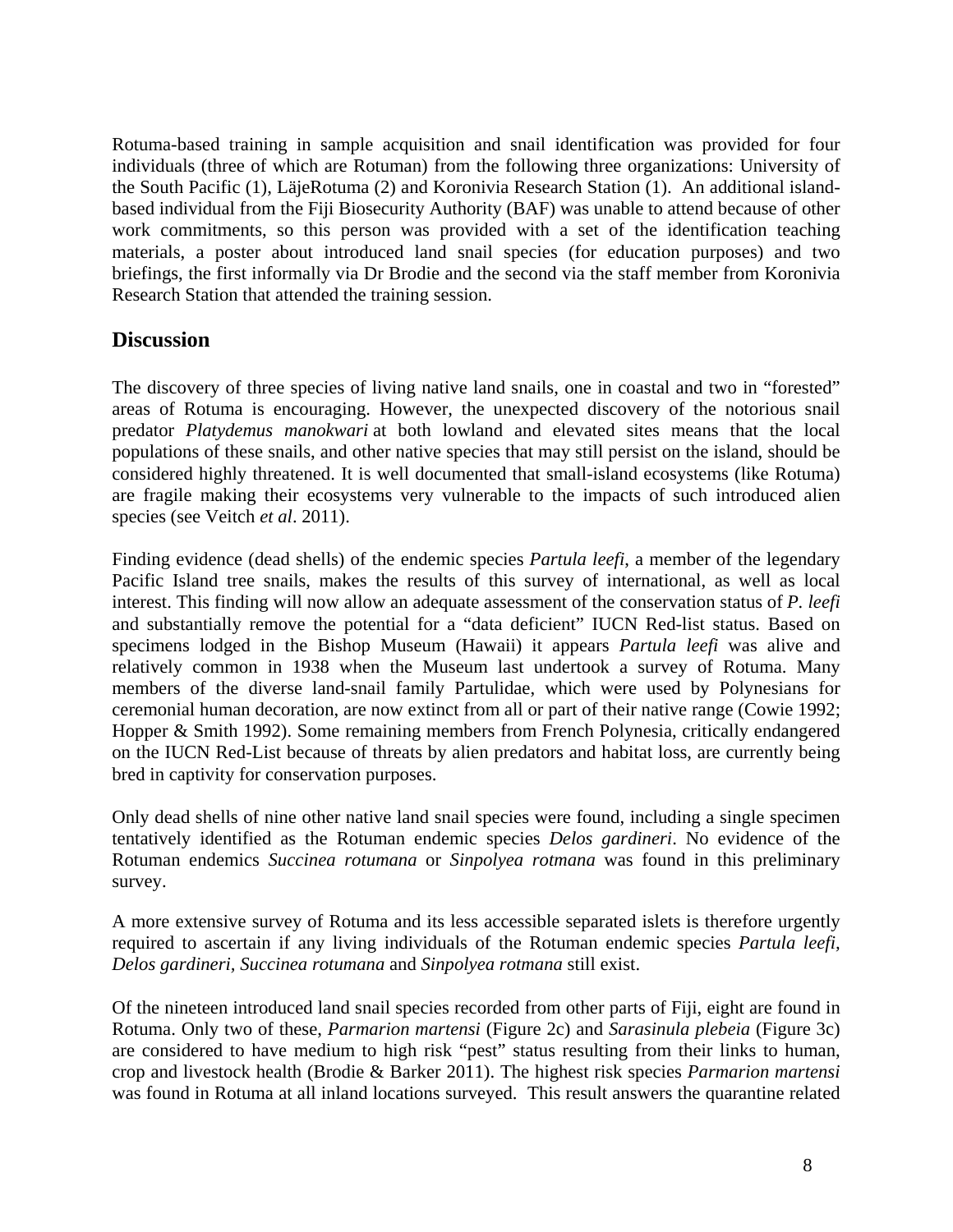questions highlighted by Brodie & Barker (2011: 33) and Brodie *et al*. (2010) about the presence or absence of this introduced species on Rotuma. There is therefore no need for specific quarantine restrictions to address the potential spread of this species, which is common in Viti Levu, to Rotuma because it is sadly already present. However, awareness raising activities are needed to inform community members, particularly women and children, of the human health risks associated with this invasive species and the need to thoroughly wash all non-cooked fruits and vegetables to be consumed by humans. This risk exists primarily because *P. martensi* is a known vector for the nematode parasite rat lung worm *Angiostrongylus cantonensis* which may lead to human illness (Brodie & Barker 2011).

The identification of the invasive flatworm *Platydemus manokwari* was unexpected as this serious pest species, to our knowledge, is not yet recorded from other parts of Fiji. As such we therefore consider it a significant quarantine related finding as *P. manokwari* is well documented as one of the world's top 100 invasive species (GISD 2010). The introduction of *P. manokwari* is a serious concern for the conservation of unique land snail fauna not just on Rotuma but on many tropical islands (Sugiura *et al*. 2006). This flatworm is considered a cause of the extinction of native land snails on several Pacific and Pacific Rim islands (Sugiura & Yamaura 2009). Predation is a known important cause of the rapid decline or extinction of native arboreal snails on Pacific islands (Hadfield *et al*. 1993).

*P. manokwari* is an active and voracious predator of snails both native and introduced (Winsor *et al*. 2004) and is therefore not suitable for use as a biological control agent against introduced crop pests. The presence of *P. manokwari* on Rotuma is one likely reason that only dead shells of the introduced snail *Bradybaena similaris* were found as the flatworm is documented to feed readily on this species as well as on partulids (Winsor *et al*. 2004). The high proportion of native species recorded as dead-shells only (77%) may also result from either the influence of *P. manokwari* predation or other forms of native habitat degradation.

# **Conclusions and Recommendations**

As a result of human development the world's biodiversity is declining at an unprecedented rate (Singh 2002, Gaston 2005). This is affecting the functioning of our environment and is beginning to impact on human livelihoods in many parts of the world. Biodiversity loss and the impact of introduced species are known to be ecologically more significant on inherently fragile smallisland ecosystems than they are on larger continental systems (Veitch *et al*. 2011).

The results of this survey will allow a formal IUCN Red List assessment of Rotuma's endemic partulid snail *Partula leefi* to be made. Based on similar assessments already in progress (IUCN in press) for other endemic Rotuman snails (e.g. *Succinea rotumana* Smith 1897), and the discovery of the introduced partulid eating snail-predator *P. manokwari,* it is highly likely that *P. leefi* will be classified as either Critically Endangered or Critically Endangered - possibly Extinct. The discovery of significant numbers of introduced snail species is likely to be representative of similar change in other terrestrial invertebrate groups.

The following recommendations are therefore made: organizations given in brackets indicate recommended lead agencies.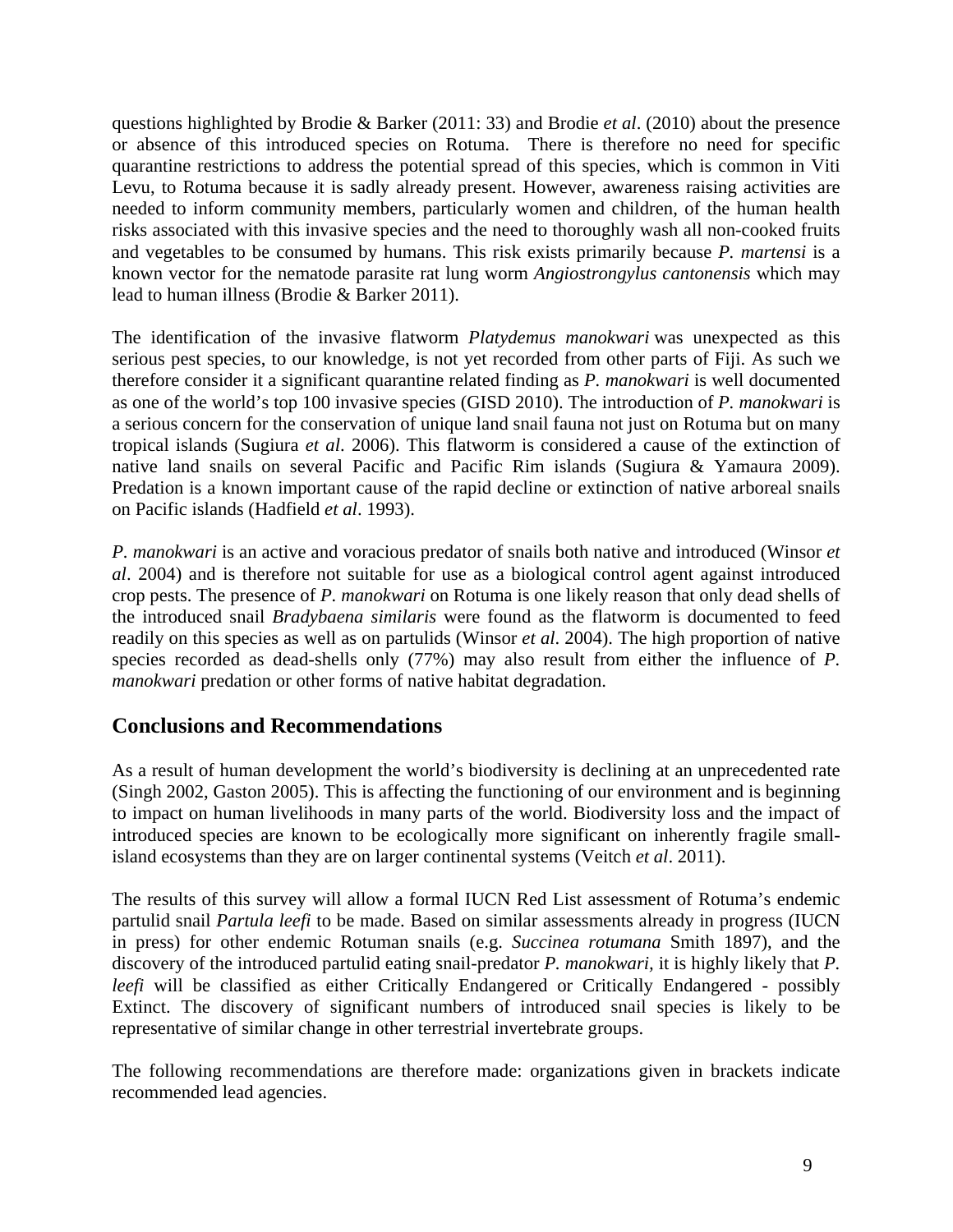- 1. That appropriate education materials be designed, and awareness programs be undertaken in cooperation with community health officers and local schools to emphasize:
	- a) the potential risks to human and livestock health associated with several of the introduced snails currently found on Rotuma because they may carry parasites.
	- b) the strong need for adequate washing of non-cooked fruit and vegetables during their preparation for human consumption
	- c) the need for timely reporting by the community to island quarantine services any snails found that do not match those already documented in this current survey. (LäjeRotuma/USP).
- 2. That the presence of the invasive predatory flatworm *Platydemus manokwari* on Rotuma be discussed (with the aim of determining the appropriate course of action needed) via Fiji's Invasive Species Taskforce (FIST) committee in the presence of representative(s) of LäjeRotuma and other Rotuman and/or government delegates as maybe determined appropriate by the Biosecurity Authority of Fiji (BAF) FIST Chair. (BAF/ LäjeRotuma)
- 3. That continued and strengthened support is provided by all report stakeholders to existing biosecurity measures on Rotuma and that government departments engage collaboratively with the local NGO LäjeRotuma to help address community education of the strong benefits of biosecurity measures to the health and economic well-being of the island communities (BAF/ Koronivia/LäjeRotuma/).
- 4. That funding is sought for postgraduate scholarships for Rotuman or Pacific Island research students to undertake molecular confirmation of (i) the species level taxonomy of introduced snails found and (ii) the presence of nematode parasites, with potential human and livestock health risks, within the individual species found on Rotuma (USP).
- 5. That appropriate information flyers be prepared for communities and a reward (to be determined by LäjeRotuma) be offered (upon confirmation of ID in the field; collection not recommended) for locating a living population of the Rotuman endemic tree snail *Partula leefei* (LäjeRotuma/USP).
- 6. That further collaboration with existing overseas specialist snail researchers (e.g. Landcare Research, Paris & Stuttgart Museums) occurs to assist with the confirmation of native snail species of uncertain identification (USP).
- 7. That funding be sought to undertake a  $2<sup>nd</sup>$  land snail survey of Rotuma particularly to search the remaining hill areas of all districts and the vegetated islets for living native and endemic species (USP/ LäjeRotuma).

## **Acknowledgements**

We sincerely thank the following people and organizations for their support and encouragement to undertake this survey and its associated capacity building activities; the Rotuma Island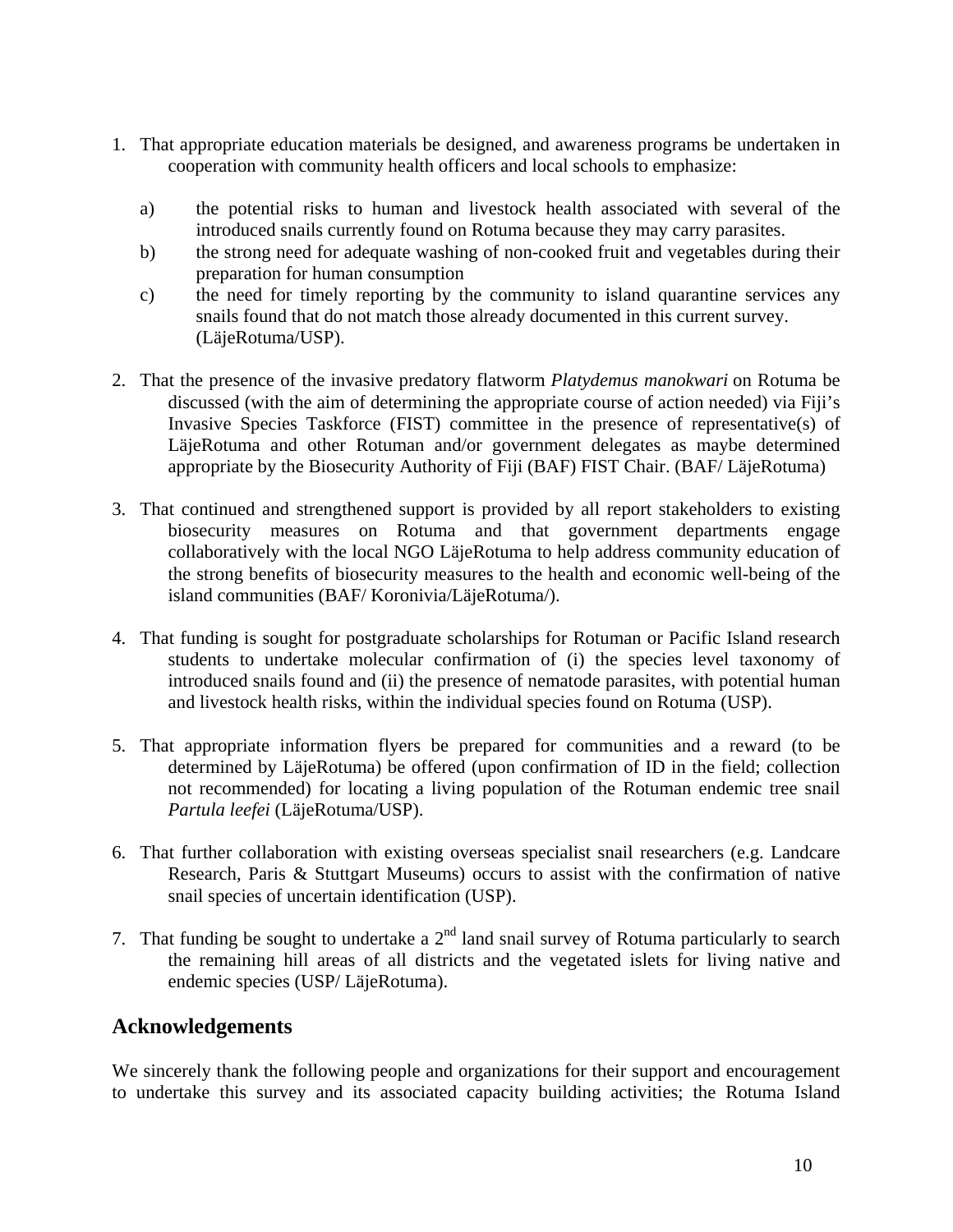Council, the Fiji Government (PM Dept. Rotuman Affairs), Monifa Fiu (LäjeRotuma); Critical Ecosystem Partnership Fund (CEPF), USP Faculty of Science, Technology & Environment. We thank Dr Leigh Winsor (James Cook University) for flatworm identification. Finally and most importantly we sincerely thank land owners for their permission to survey, and numerous individual community members in Rotuma for their very generous provision of transport, field logistics and collection assistance, in particular our host families for their generous hospitality, accommodation and subsistence.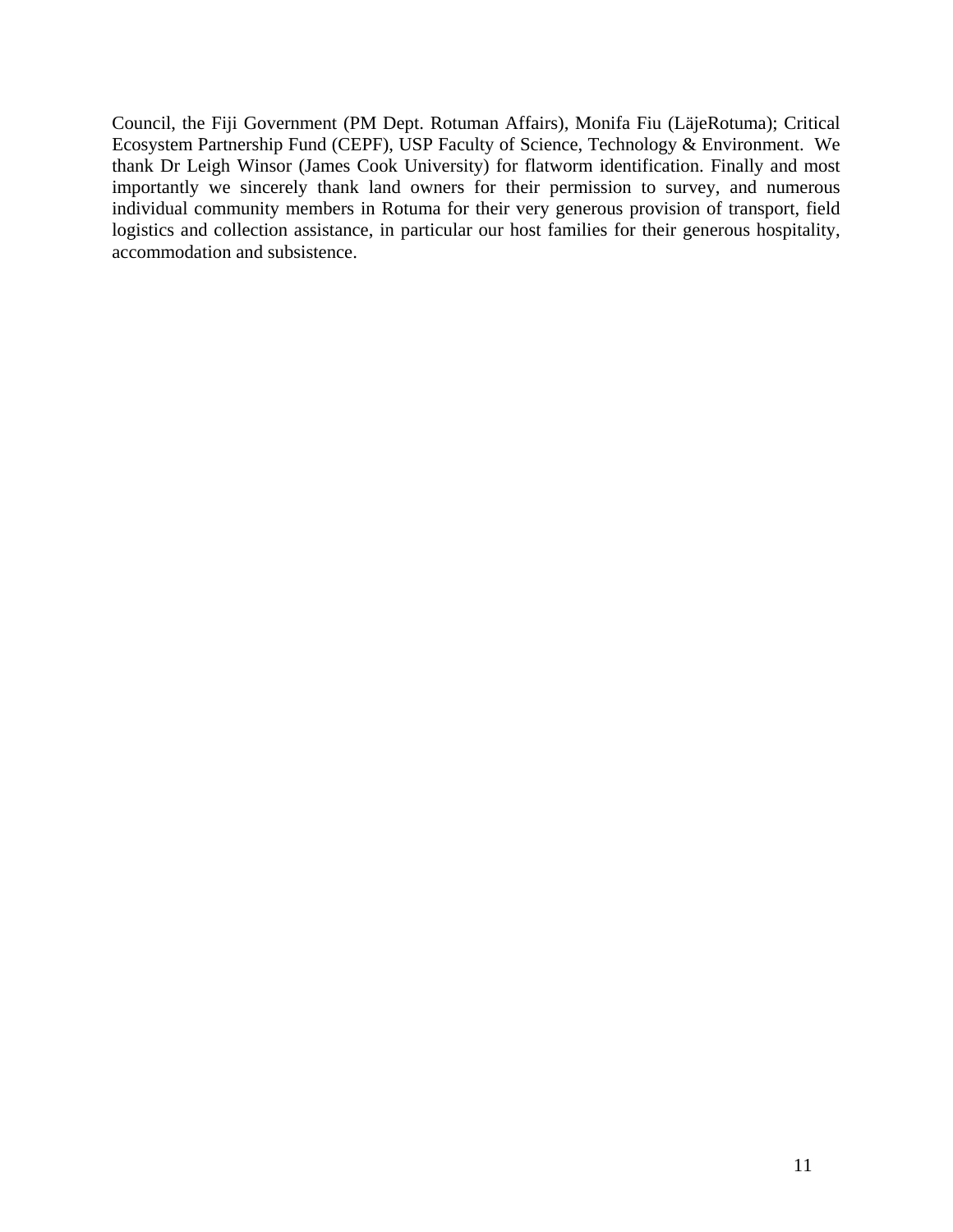Table 1. The four endemic Rotuman land snails, with their proposed IUCN Red-List status (IUCN in press). Brackets in column three indicate change in genusspecies combination since original publication of the species description.

| Family      | <b>Species Name</b> | <b>Author of</b><br><b>Species</b><br><b>Name</b> | <b>Proposed IUCN Red-</b><br><b>List Status</b> | Date<br>Last<br><b>Seen</b> |
|-------------|---------------------|---------------------------------------------------|-------------------------------------------------|-----------------------------|
| Rhytididae  | Delos gardineri     | (E.A. Smith,<br>1897)                             | <b>Critically Endangered</b>                    | < 1897                      |
| Succineidae | Succinea rotumana   | E. A. Smith,<br>1897                              | <b>Critically Endangered</b>                    | 1938                        |
| Partulidae  | Partula leefei      | E. A. Smith,<br>1897                              | Not assessed but Data<br>Deficient              | 1938                        |
| Charopidae  | Sinployea rotumana  | (E.A. Smith,<br>1897)                             | Endangered                                      | 1938                        |

Table 2. Details of snail sampling locations surveyed in Rotuma during May 2012.

| <b>Location No.</b>                    | <b>Location Name</b>                  | <b>District</b> |
|----------------------------------------|---------------------------------------|-----------------|
| $\mathbf{1}$                           | Palagneasta (near Methodist Church)   | Noa'tau         |
| $\overline{2}$                         | Palagneasta (sal uaf ta)              | Noa'tau         |
| 3                                      | Palagneasta (taro garden & surrounds) | Noa'tau         |
| $\overline{4}$                         | Oinafa Bay near wharf                 | Oinafa          |
| 5 <sup>5</sup>                         | Upu east side of Mount Kugai          | Itu'ti'u        |
| 6                                      | Savaea, O'oag ruru                    | Itumuta         |
| $\tau$<br>Mount Solroroa (Faniua side) |                                       | Itumuta         |
| 8                                      | Faniua near cemetery                  | Itumuta         |
| 9                                      | Maftoa near cemetery                  | Itumuta         |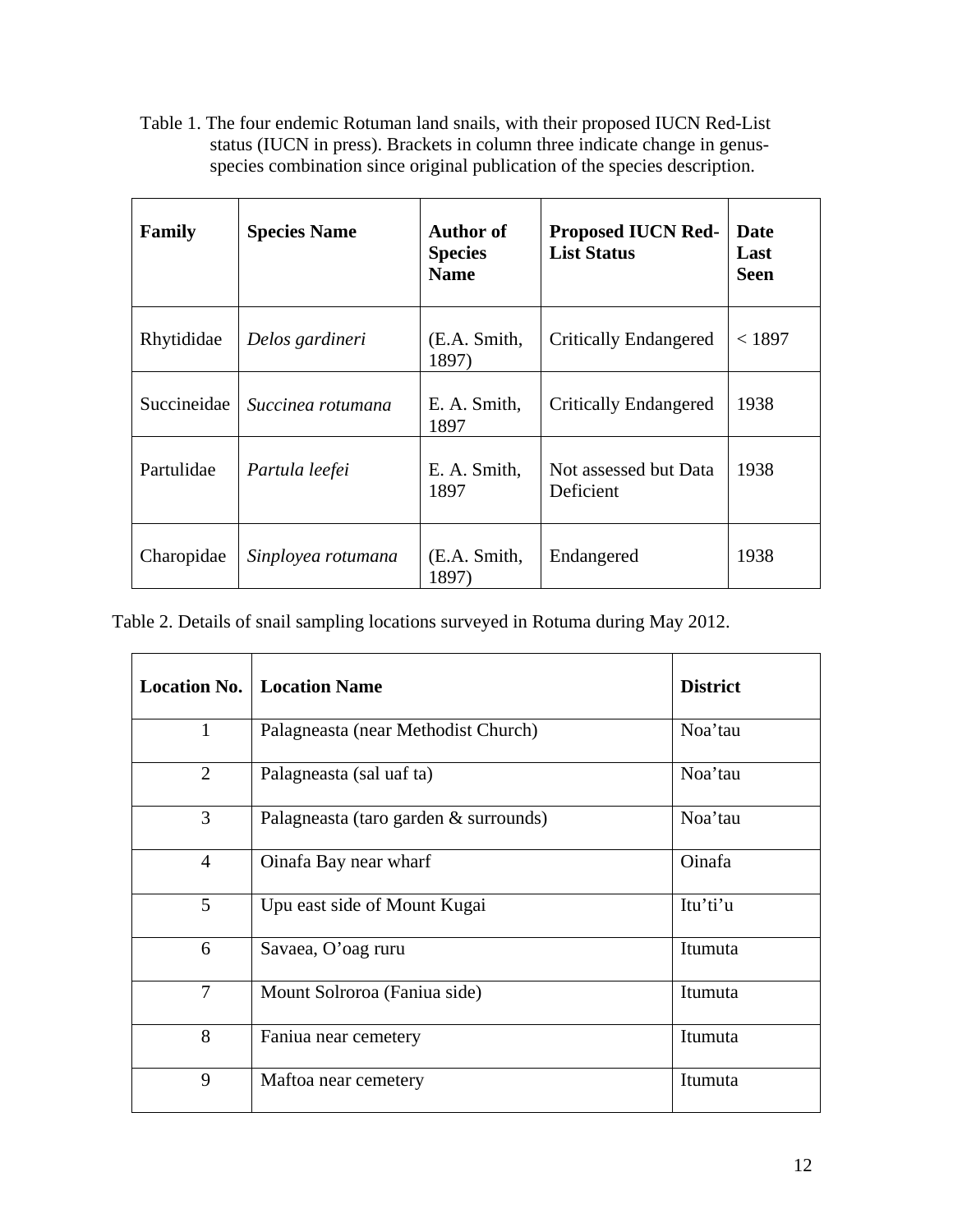| Family         | <b>Species</b>                    | <b>Habitat Found</b> | <b>Status for</b> | <b>Locations</b> |
|----------------|-----------------------------------|----------------------|-------------------|------------------|
|                |                                   |                      | Rotuma            | Found            |
| Achatinellidae | Elasmias apertum<br>(Pease, 1865) | on vegetation        | native            | 5                |
| Ariophantidae  | Parmarion martensi                | leaf litter & on     |                   | 2, 3, 5,         |
|                | Simroth, 1893                     | vegetation           | introduced        | 6 & 7            |
|                | Quantula striata                  | under rocks and      |                   | 2, 3 & 6         |
| Ariophantidae  | (Gray, 1834)                      | logs in gardens      | introduced        |                  |
|                | Fijianella sp.                    | leaf litter, damp    |                   | $\overline{7}$   |
| Assimineidae   | (dead shells only)                | soil                 | endemic           |                  |
|                | Omphalotrophis zelirolata         |                      |                   |                  |
|                | Mousson, $1865$ [=                |                      | native            |                  |
| Assimineidae   | Omphalotrophis rotumana           | damp sand            |                   | 8                |
|                | Smith, 1897]                      |                      |                   |                  |
|                | (dead shells only)                |                      |                   |                  |
| Assimineidae   | Omphalotrophis sp.                | soil                 | native/?endemic   | 3                |
|                | (dead shells only)                |                      |                   |                  |
|                | Bradybaena similaris              | rock walls &         |                   | 2, 6, 7          |
| Bradybaenidae  | (Rang, 1831)                      | village gardens      | introduced        |                  |
|                | (dead shells only)                |                      |                   |                  |
|                | Melampus flava                    |                      |                   |                  |
| Ellobiidae     | (Gmelin, 1791)                    | coastal debris       | native            | 1 & 4            |
|                | (3 colour forms)                  |                      |                   |                  |
|                | Pythia scarabaeus                 |                      |                   |                  |
| Ellobiidae     | (Linnaeus, 1758)                  | coastal sands        | native            | 8                |
|                | (dead shells only)                |                      |                   |                  |
|                | Pleuropoma fulgora                |                      |                   |                  |
| Helicinidae    | (Gould, 1847)                     | soil                 | native            | 3, 7             |
|                | (dead shells only)                |                      |                   |                  |
| Helicinidae    | Pleuropoma sp.                    | on vegetation        | native/?endemic   |                  |
|                |                                   |                      |                   | 5                |
|                | ? Sturanga modesta                |                      |                   |                  |
| Helicinidae    | (Pfeiffer, 1854)                  | soil and leaf litter | native            | 7                |
|                | (dead shells only)                |                      |                   |                  |
| Naticidae      | Natica sp. (dead shells only      | lowland "soil"       | not applicable    |                  |
|                | - marine sub-fossil)              |                      |                   | 5                |
| Partulidae     | Partula leefei Smith, 1897        | rock crevices        | endemic           |                  |
|                | (dead shells only)                |                      |                   | $\tau$           |
| Rhytididae     | ?Delos gardineri (Smith,          | soil                 | endemic           |                  |
|                | 1897) (dead shells only)          |                      |                   | 3                |
| Subulinidae    | Allopeas gracile (Hutton,         | sand and soil        | introduced        |                  |
|                | 1834)                             |                      |                   | 9                |
| Subulinidae    | Paropeas achatinaceum             | soil, under rocks &  | introduced        |                  |
|                | Pfeifer, 1846                     | logs                 |                   | 5                |

Table 3. Details of the snail species found on Rotuma during the May 2012 survey.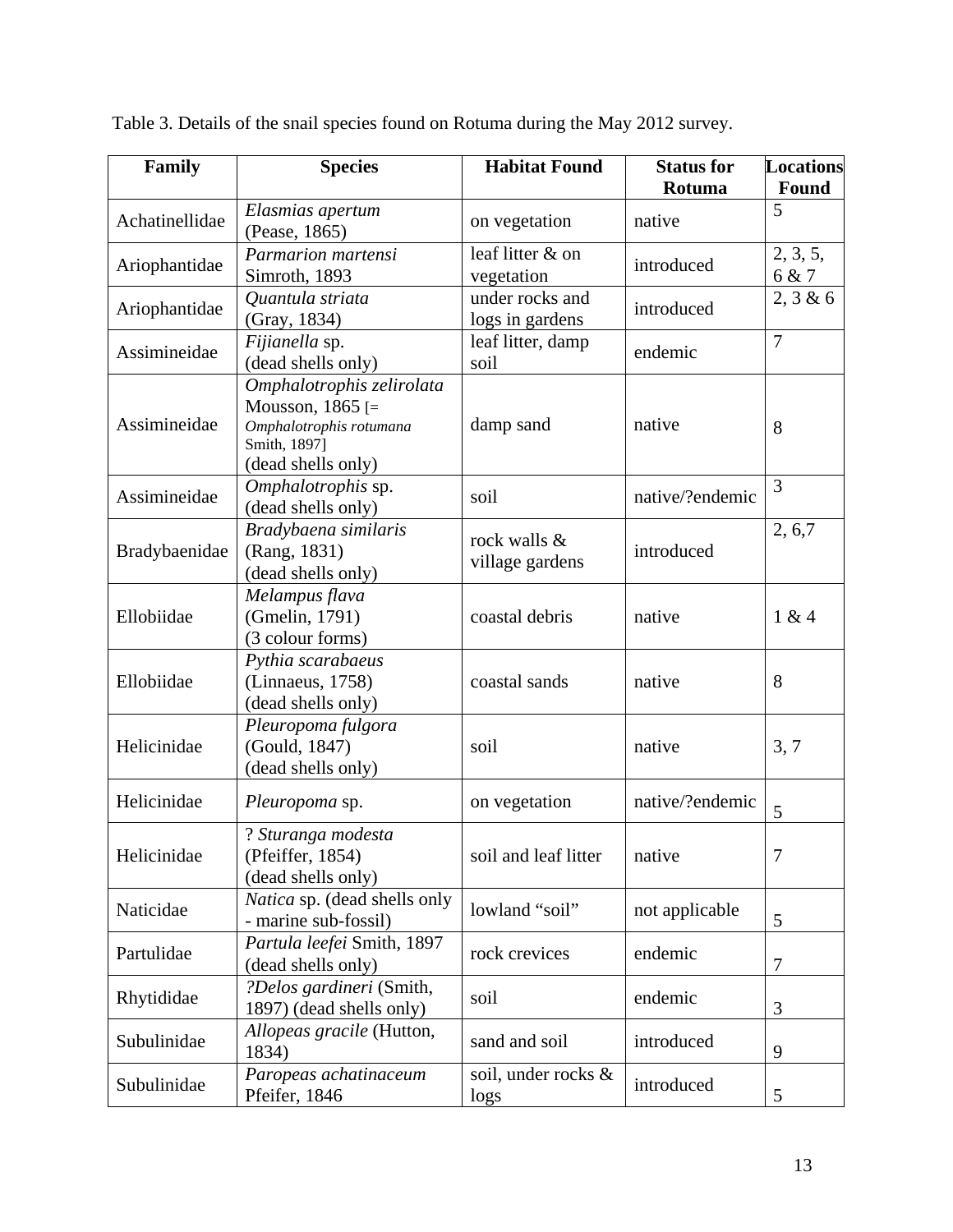| Subulinidae    | Subulina octona<br>(Bruguière, 1789)                                               | soil and leaf litter               | introduced     | 2, 5, 6,<br>7 & 9 |
|----------------|------------------------------------------------------------------------------------|------------------------------------|----------------|-------------------|
| Thiaridae      | Melanoides tuberculata<br>(Muller, 1774) [dead shells<br>only, freshwater species] | lowland soil                       | not applicable | 7                 |
| Truncatellidae | Truncatella granum<br>Garrett, 1872<br>(dead shells only)                          | coastal sands                      | native         | 9                 |
| Truncatellidae | Truncatella sp.<br>(dead shells only)                                              | coastal sands                      | native         | 9                 |
| Veronicellidae | Sarasinula plebeia<br>(Fischer, 1868)                                              | under rocks & old<br>coconut husks | introduced     | 2.6               |
| Veronicellidae | Semperula wallacei<br>(Issel, 1874)                                                | old coconuts husks                 | introduced     | 3, 5, 6,          |

Table 4. A comparison of the introduced, native and endemic land snail species proportions.

|                    | <b>Introduced</b> | <b>Native</b><br>(includes last two<br>columns) | <b>Total</b> | <b>Endemic to</b><br>Rotuma | <b>Possibly</b><br><b>Endemic to</b><br>Rotuma |
|--------------------|-------------------|-------------------------------------------------|--------------|-----------------------------|------------------------------------------------|
| <b>Found Alive</b> | 7                 | 3                                               | 10           | $\Omega$                    |                                                |
| <b>Shell Only</b>  |                   | 10                                              | 11           | 2                           | 4                                              |
| <b>Total</b>       | 8                 | 13                                              | 21           | 2                           | 4                                              |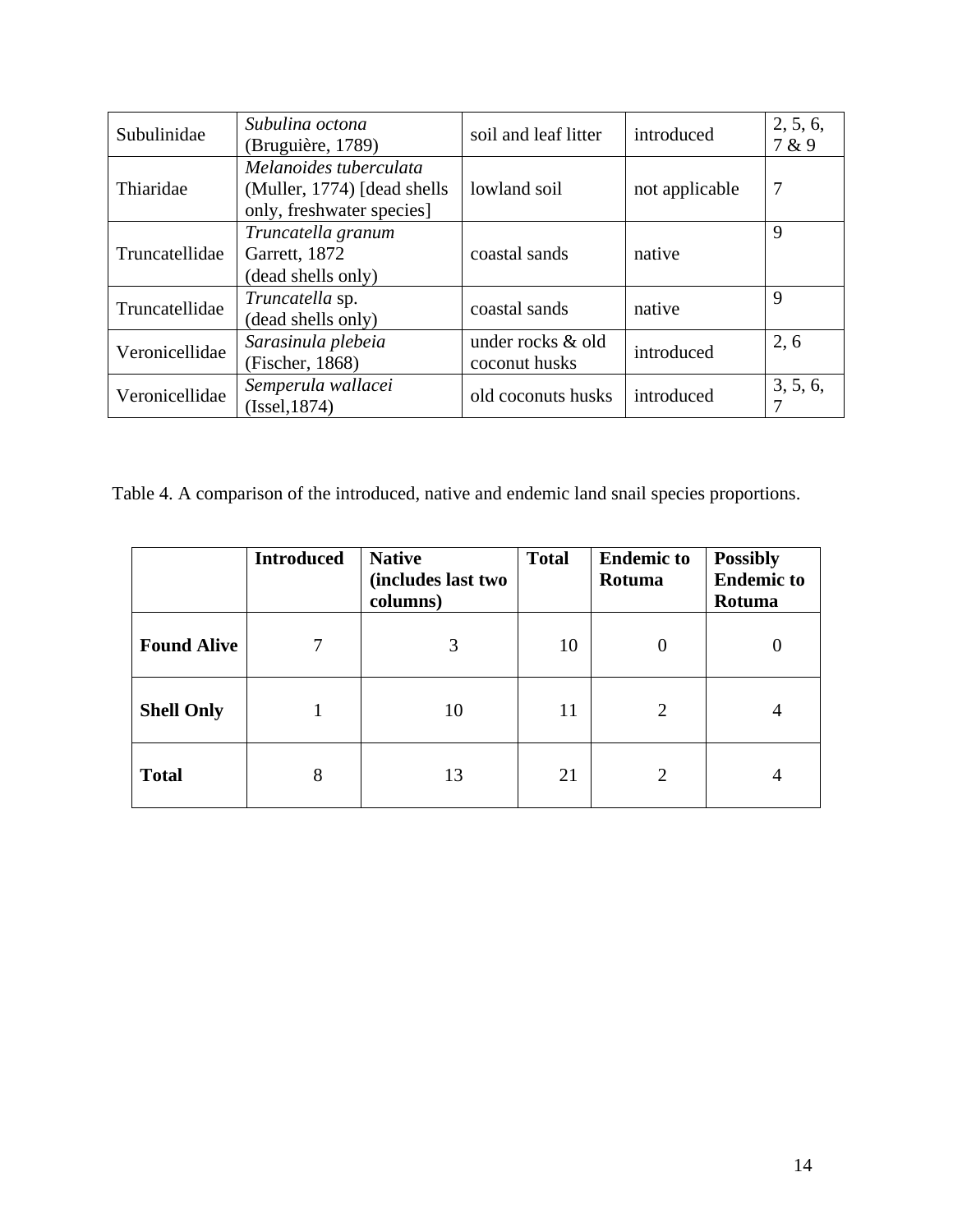

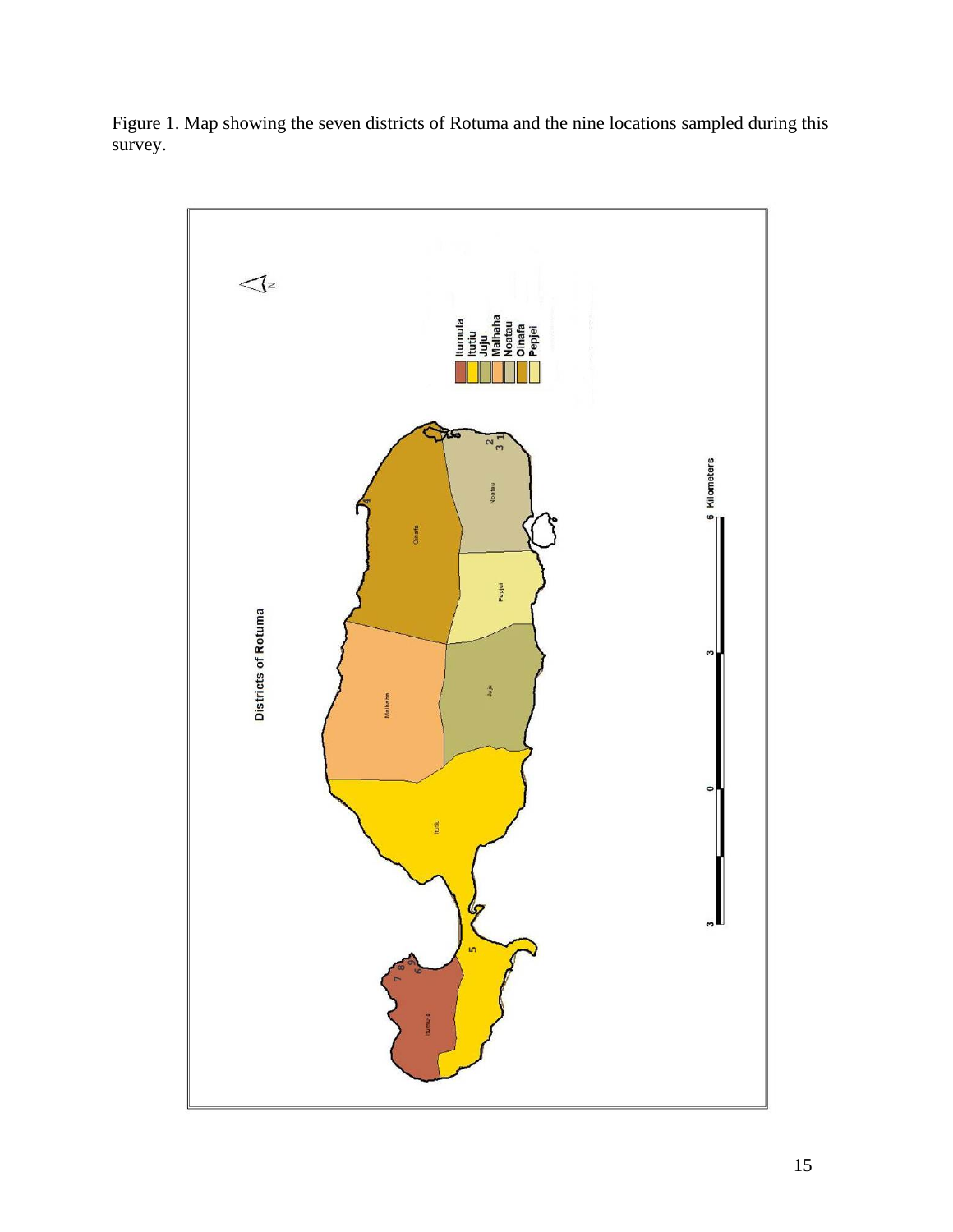**Figure 2 a - f.** Photographs of (a) marine sub-fossil *Natica* sp. (b) dead freshwater shell of *Melanoides tuberculata* Muller, 1774. (c) the introduced semi-slug *Parmarion martensi* Simroth, 1893; note the reduced shell "plate" partially hidden by the fleshy mantle. (d) a living specimen of the relatively large introduced snail *Quantula striata* (Gray, 1834). (e) a ventral view of the adult shell of the introduced snail *Bradybaena similaris* (Rang, 1831). (f) a shell of the introduced snail *Allopeas gracile* (Hutton, 1834).



(e)  $\qquad \qquad$  (f)

16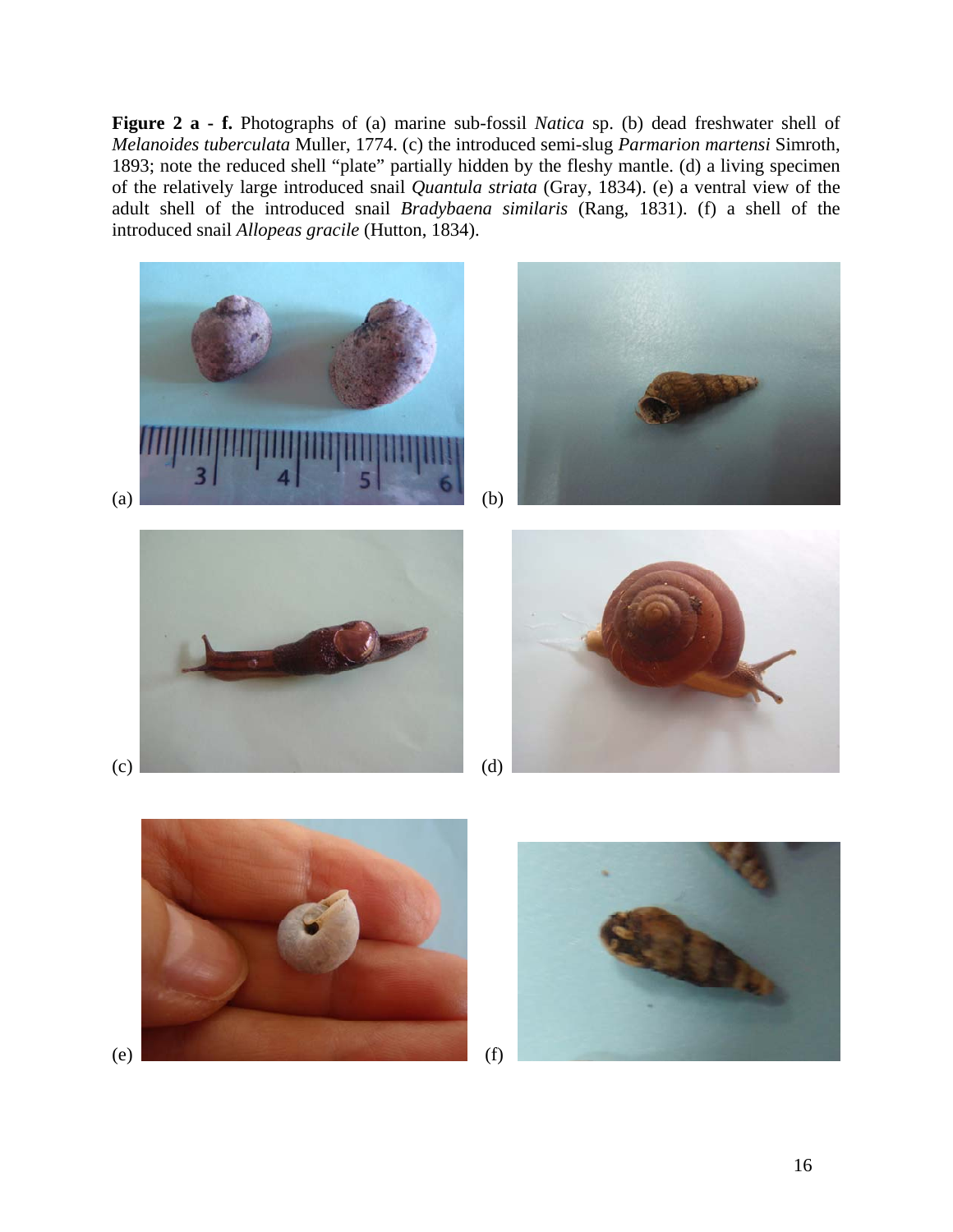**Figure 3 a - f.** Photographs of (a) a living *Paropeas achatinaceum* Pfeiffer, 1846. (b) a dead shell of *Subulina octona* (Bruguière, 1789). (c) a living shell-less slug *Sarasinula plebeia* (Fischer, 1868). (d) a living shell-less slug *Semperula wallacei* (Issel, 1874). (e) a living native snail *Elasmias apertum* (Pease, 1865) on vegetation. (f) a dead shell of endemic *Fijianella* sp.

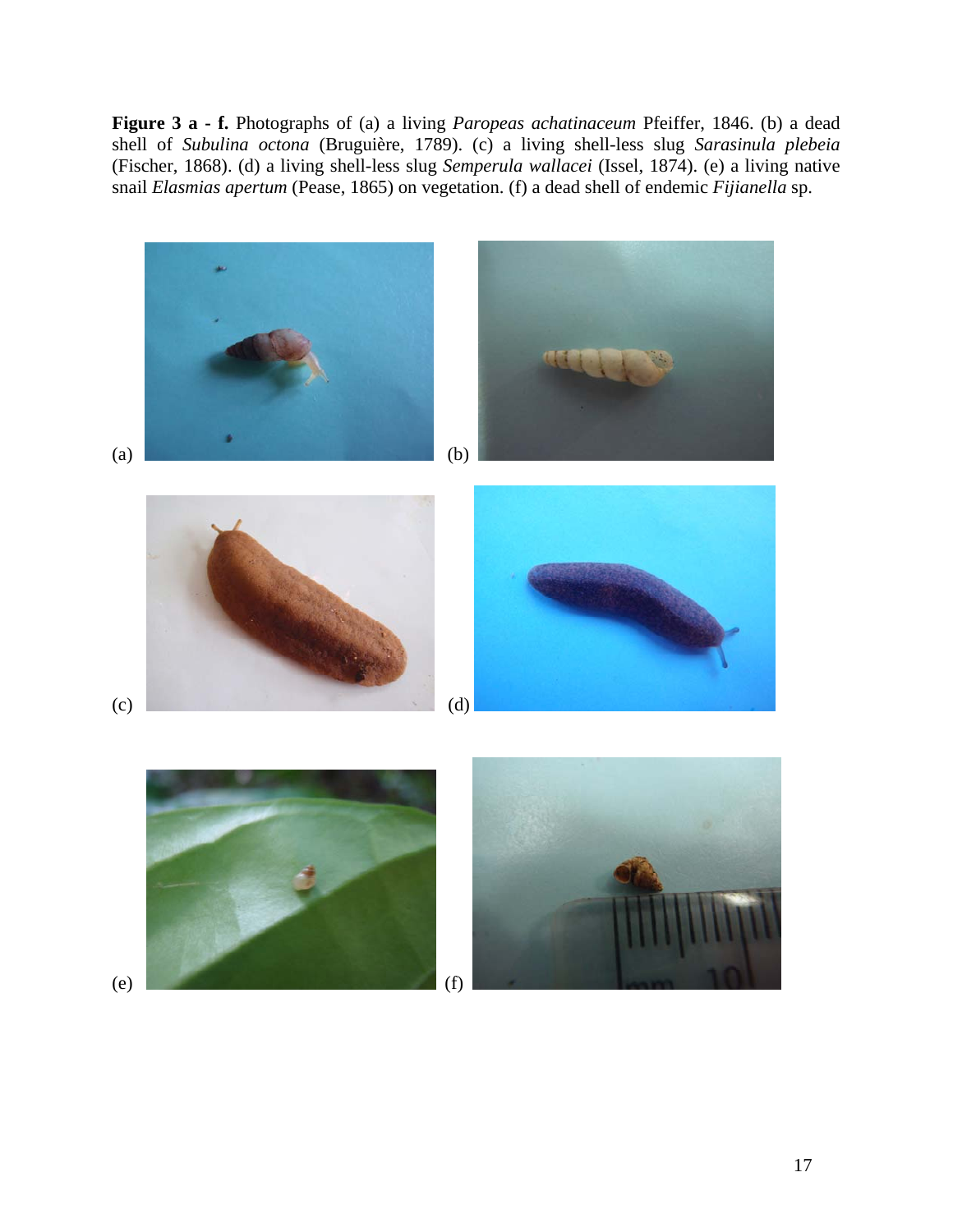**Figure 4 a - f.** Photographs of (a) the shell of *Omphalotrophis zelirolata* Mousson, 1865. (b) two dead shells of *Omphalotrophis* sp. (c) living banded-colour form of the snail *Melampus flava* (Gmelin, 1791). (d) the shell of an adult *Pythia scarabaeus* (Linnaeus, 1758). (e) two adult shells of the native snail *Pleuropoma fulgora* (Gould, 1847). (f) a living native snail *Pleuropoma* sp. which may be endemic to Rotuma.

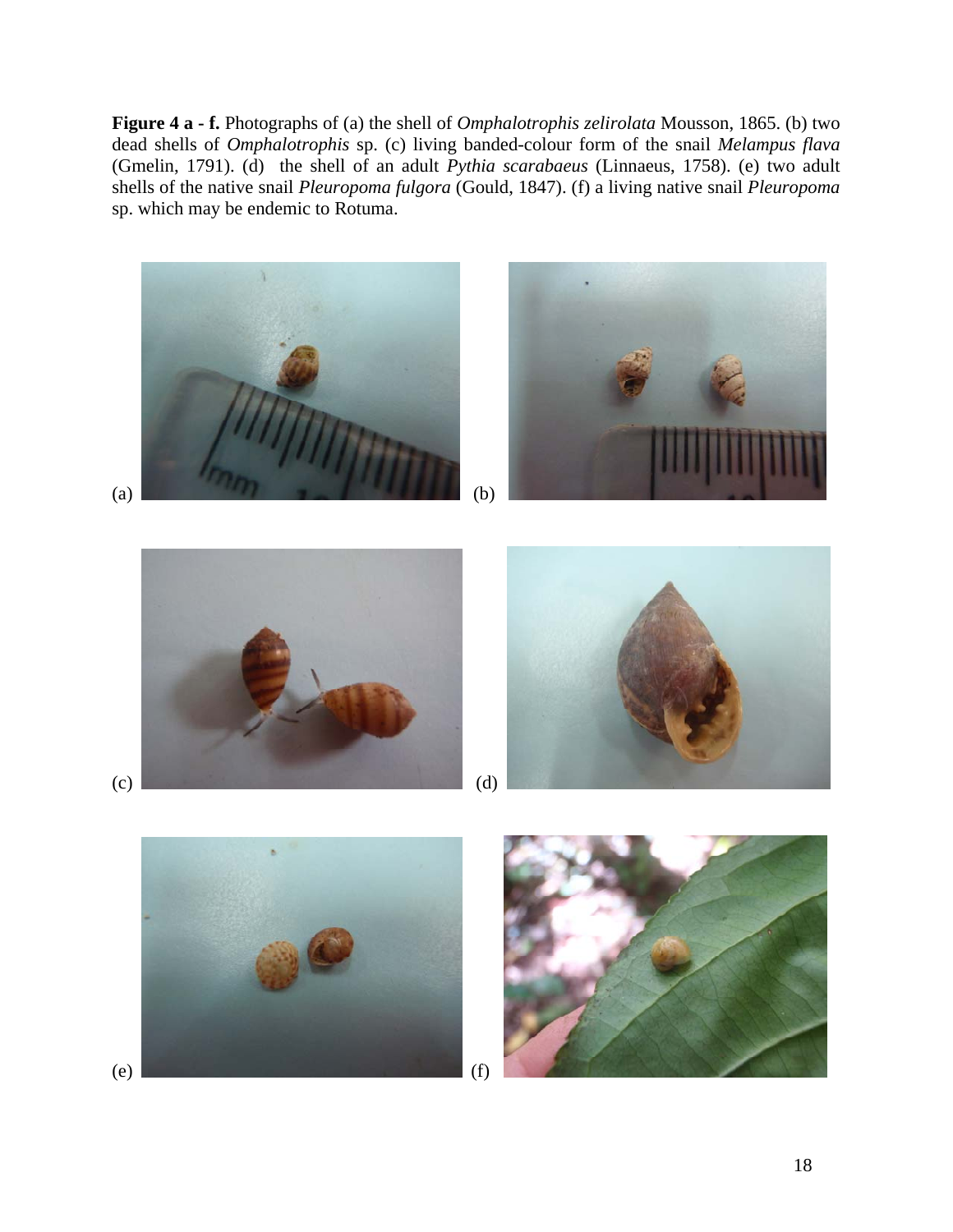**Figure 5 a - f.** Photographs of (a) a snail shell likely to be *Sturanga modesta* (Pfeiffer, 1854). (b) the shell of an adult *Parula leefi* E.A. Smith, 1897. (c) the shell of a juvenile snail very likely to be *Delos gardineri* (Smith, 1897). (d) the shells of *Truncatella granum* Garrett, 1872 plus an other possible *Truncatella* sp. (e) Two colour forms of dead shells of the snail *Melampus flava* (Gmelin, 1791) as seen in a necklace. (f) the invasive flatworm and snail predator *Platydemus manokwari*.



 $\qquad \qquad \textbf{(e)} \qquad \qquad \textbf{(f)}$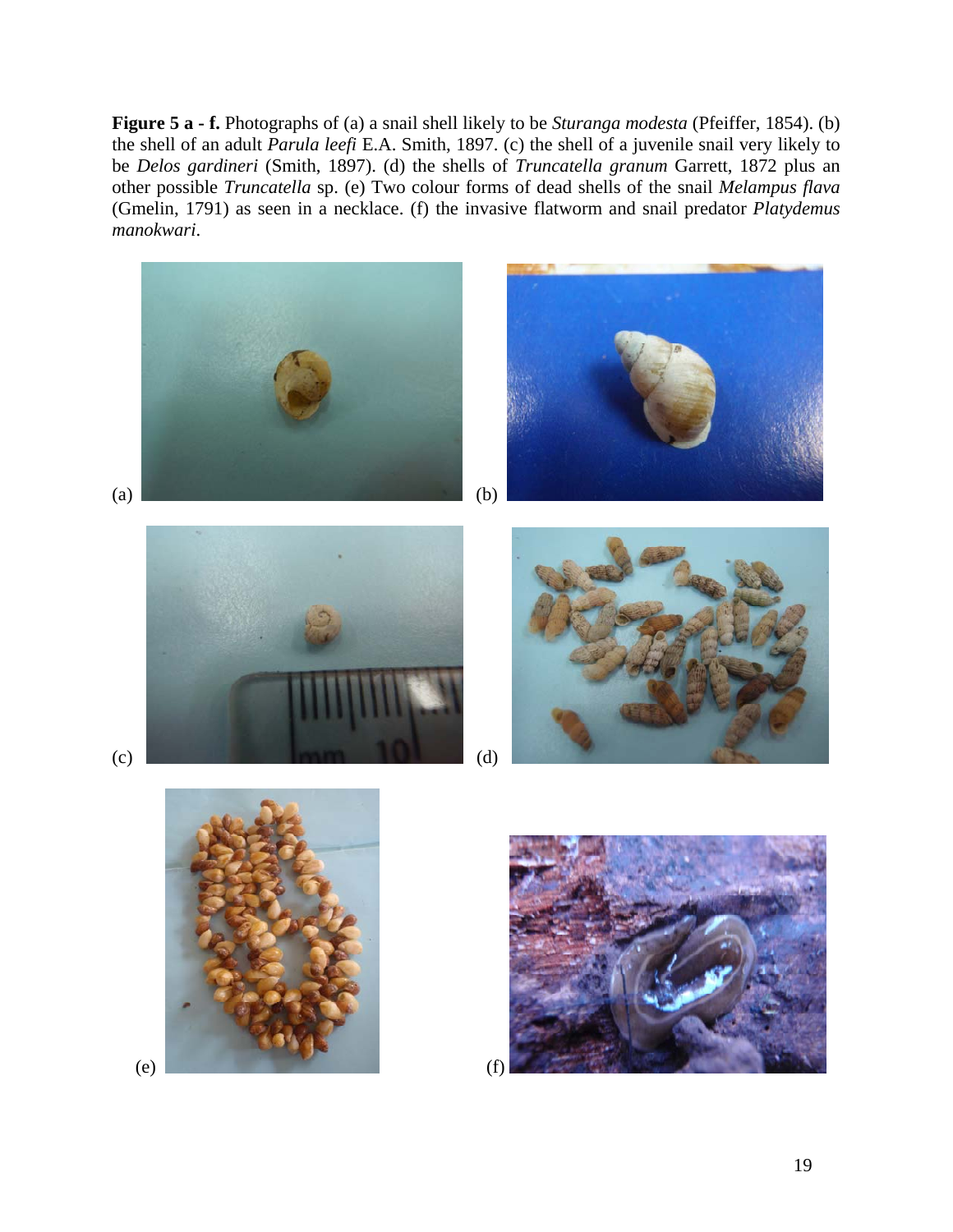## **References Cited**

- Barker, G.M., Price, R. and Briggs, C. (2005). Priorities for additions to the Fijian protected natural areas network: an assessment based on complementarity in land snail assemblages. New Zealand Landcare Research contract report prepared for Wildlife Conservation Society, Suva. 162 pp.
- Barker, G.M. & Bouchet, P. (2010). A catalogue and identification guide to the land snail fauna of Fiji, and associated database. Unpublished draft.
- Brodie, G. & Barker, G.M. (2011). Introduced land snails and slugs in the Fiji Islands: are there risks involved? Pages 32-36 *In:* Veitch, C. R.; Clout, M. N. and Towns, D. R. (eds.) 2011. Island Invasives: Eradication and Management. IUCN, (International Union for Conservation of Nature), Gland, Switzerland.
- Brodie, G. & Barker, G.M. (2012a). *Sarasinula plebeia* (Fischer 1868). Family Veronicellidae. 'USP Introduced Land Snails of the Fiji Islands Fact Sheet Series' No. 4.
- Brodie, G. & Barker, G.M. (2012b). *Parmarion martensi* Simroth, 1893. Family Ariophantidae. 'USP Introduced Land Snails of the Fiji Islands Fact Sheet Series' No. 1.
- Brodie, G. & Barker, G.M. (draft in progress). *Semperula wallacei* (Issel, 1874). Family Veronicellidae. 'USP Introduced Land Snails of the Fiji Islands Fact Sheet Series' No. 18.
- Brodie, G., Barker, G., Haynes, A. & Singh, R. (2010). Land Snails of the Fiji Islands: A Summary of their Biodiversity, Quarantine & Agricultural Status and Human Health Relationships. Summary Report to Fiji Government Departments of Environment, Forestry & Agriculture, July 2010. 12 pp.
- Cernohorsky, W.O. (1977). Report on the Molluscan Fauna of the Lau Group, Fiji Islands. The Royal society of New Zealand, Wellington, Bulletin 17: 39-52.
- Cowie, R.H. (1992) Evolution and extinction of Partulidae, endemic Pacific island land snails. *Philosophical Transactions of the Royal Society of London B*, 335:167–191.
- Cowie, R.H. (2004). Disappearing snails and alien invasions: the biodiversity/conservation interface in the Pacific. *Journal of Conchology Special Publications* 3: 23-37.
- DoE (2007). Fiji Biodiversity Strategy and Action Plan. Fiji Department of Environment. 124 pp.
- Fatiaki, A. (1997). An Introduction and Geography. Pages 1-6, *In: Rotuma: Hanua Pumue (Precious Land)*, Institute of Pacific Studies, University of the South Pacific. 267 pp.
- Gaston, K.J. (2005). Biodiversity and extinction: species and people. *Progress in Physical Geography*, 29(2): 239–247.
- GISD (2010). Global Invasive Species Database. http://www.issg.org/database/welcome/ .
- Hadfield, M.G., Miller, S.E. & Carwile, A.H. (1993). The decimation of endemic Hawaiian tree snails by alien predators. *American Zoology*, 33:610–622.
- Hopper, D.R., Smith, B.D. (1992). Status of tree snails (Gastropoda: Partulidae) on Guam, with a resurvey of sites studied by H. E. Crampton in 1920. *Pacific Science*, 46:77–85.
- IUCN (in press). Pacific Island Land Snail Red-List Species Assessments. IUCN, Gland, Switzerland; and Conservation International, Arlington, Virginia, USA.
- Lydeard, C., R. Cowie, W. Ponder, A. Bogan, P. Bouchet, S. Clark, K. Cummings, T. Frest, O. Gargominy, D. Herbert, R. Hershler, K. Perez, B. Roth, M. Seddon, E. Strong, E. and F. Thompson. (2004). The global decline in nonmarine molluscs. *BioScience*, 54: 321-330.